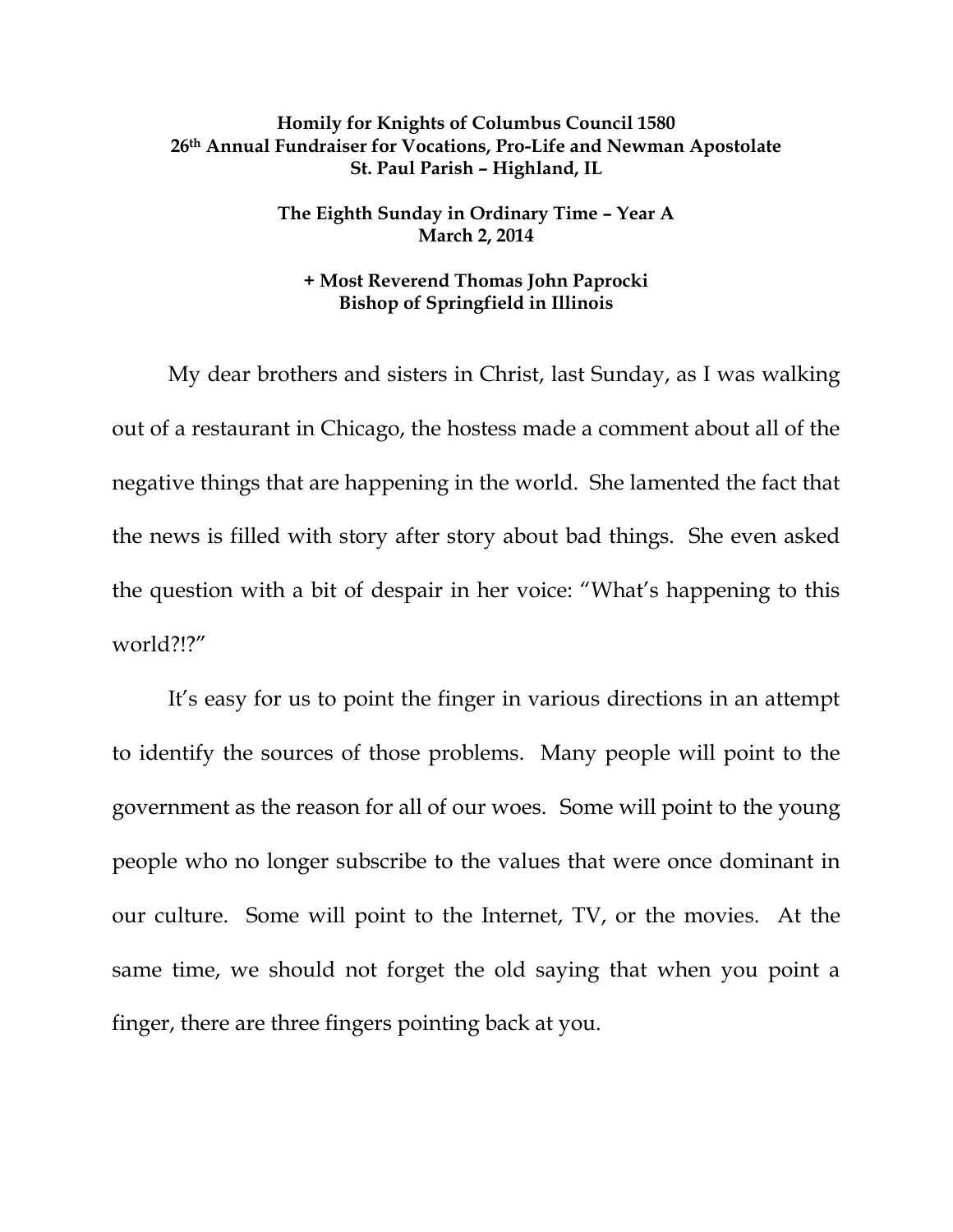What I mean by this is that while it may be very true that all of these various sources can play a significant role in contributing to the troubles of our world, we must be mindful that each of us are capable of adding our own part to these problems. It is therefore important for us to be ever attentive to how our choices, words, and actions impact not just our lives, but also the lives of those around us.

In the Gospel for today's Mass, Jesus identifies one of the major roadblocks that contribute to problems in our world. That obstacle is having an attitude of an undue self-centeredness. He tells His disciples: "do not worry about your life, what you will eat or drink, or about your body, what you will wear" (Matthew 6:25). A lot of attention is given in our society to these things. It is easy to become consumed with worrying about our clothing, how we look, how much we weigh, and what kind of food we eat. That is not to say that these things are not important, but if we are spending all of our time just focused on those things, our whole world begins to revolve just around us.

When we place ourselves at the center of the universe, we do not have the time, the energy, or the desire to address the needs of others or the injustices and sins that are present all around us. If we find ourselves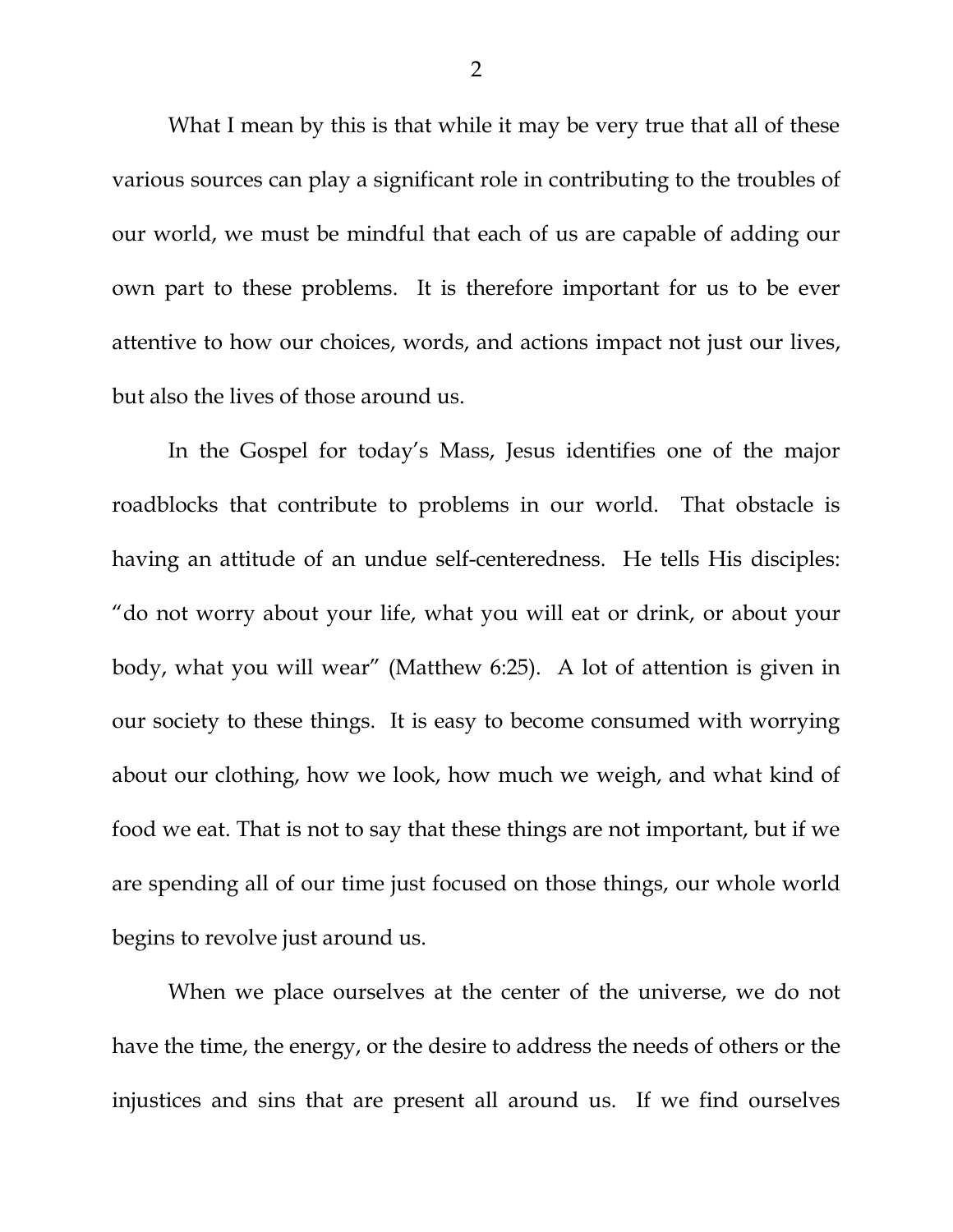falling into that type of attitude and behavior, we are just focused on our own problems and therefore do little if anything to help address the larger problems that exist in our world.

Jesus responds to this tendency toward selfishness by offering to His disciples and to us these comforting words: "So do not worry and say, 'What are we to eat?' or 'What are we to drink?' or 'What are we to wear?' All these things the pagans seek. Your heavenly Father knows that you need them all. But seek first the kingdom (of God) and his righteousness, and all these things will be given you besides" (Matthew 6:31-33).

He is telling us that if we keep our focus on Him and direct our energy toward building up the Kingdom of God, we have no cause for fear. We are invited to be like children who are so at peace in the arms of their father that nothing disturbs them. Our Heavenly Father will not abandon us when we strive to put aside our own worries to follow His will and serve His people.

A model of trust in God is the example given by St. Paul in our second reading. Paul, an apostle of Jesus who had been called to be a steward of the mysteries of God (1 Cor 4:1), dedicated all of his energy to building up the Kingdom of God. As we hear in the second reading, he did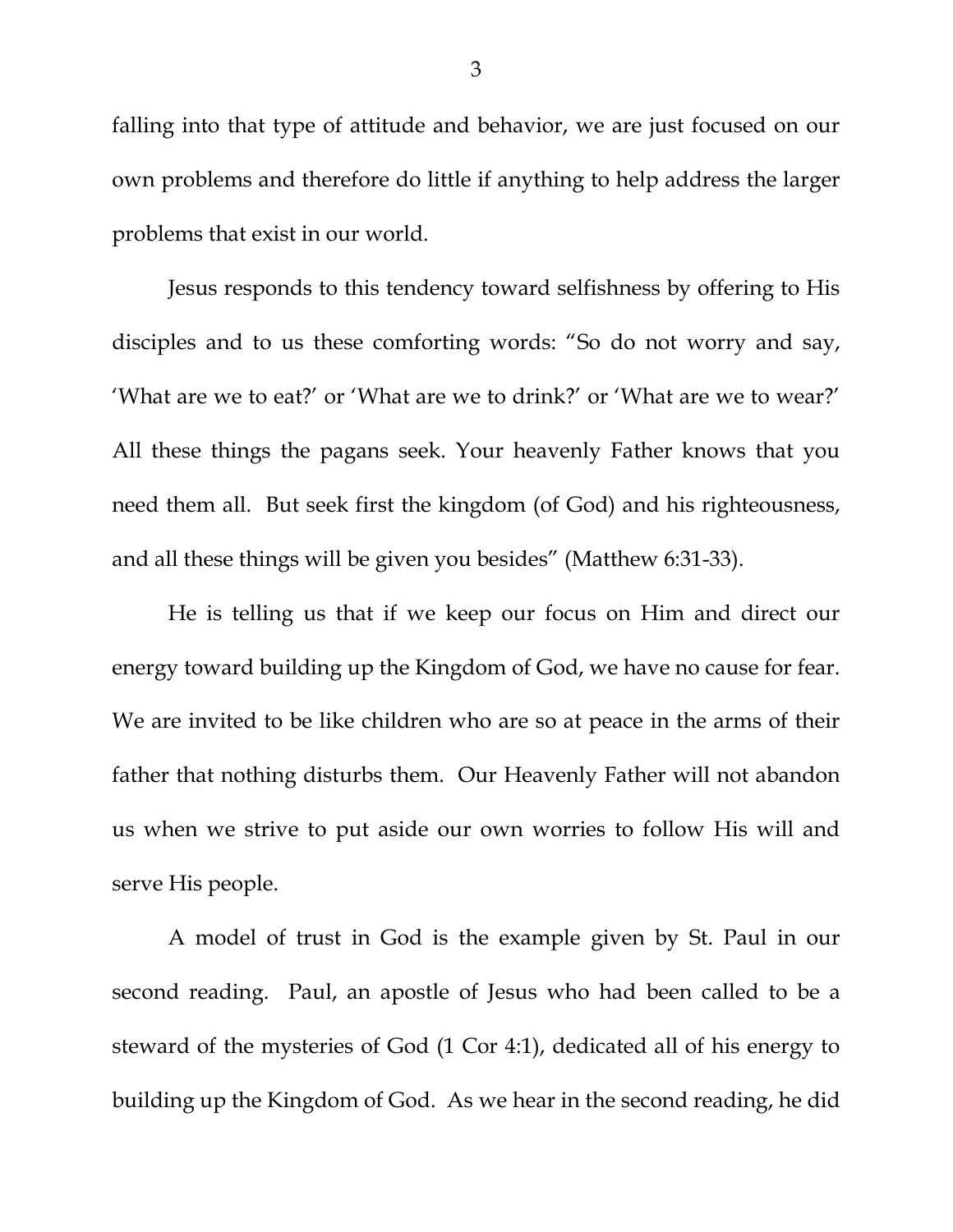not let the fear of being judged by others distract him from pressing on with the work entrusted to him. He was confident that by being faithful to the commandment of love of God and neighbor, God would provide all that he needed and would help him to overcome every obstacle that he would encounter along the way.

How often do we find ourselves hesitating to act because of our fear of how others might judge us, or how we might become vulnerable in stepping outside of our comfort zone? Such fears are often rooted in that same attitude of self-centeredness where we are more concerned about how *we* might be affected by our actions as opposed to seeing the great good that God can work through our obedience to His will and His call to us to offer ourselves in service to those around us.

Later this afternoon, I will have the privilege of being present with the local Knights of Columbus at their 26th Annual Fundraiser to support Vocations, Pro-Life efforts, and the Newman Apostolate. These areas are but three of the many different ways in which the Knights of Columbus selflessly serve the Church both locally and nationally. In so doing, they are contributing in a very positive and effective way to the building up of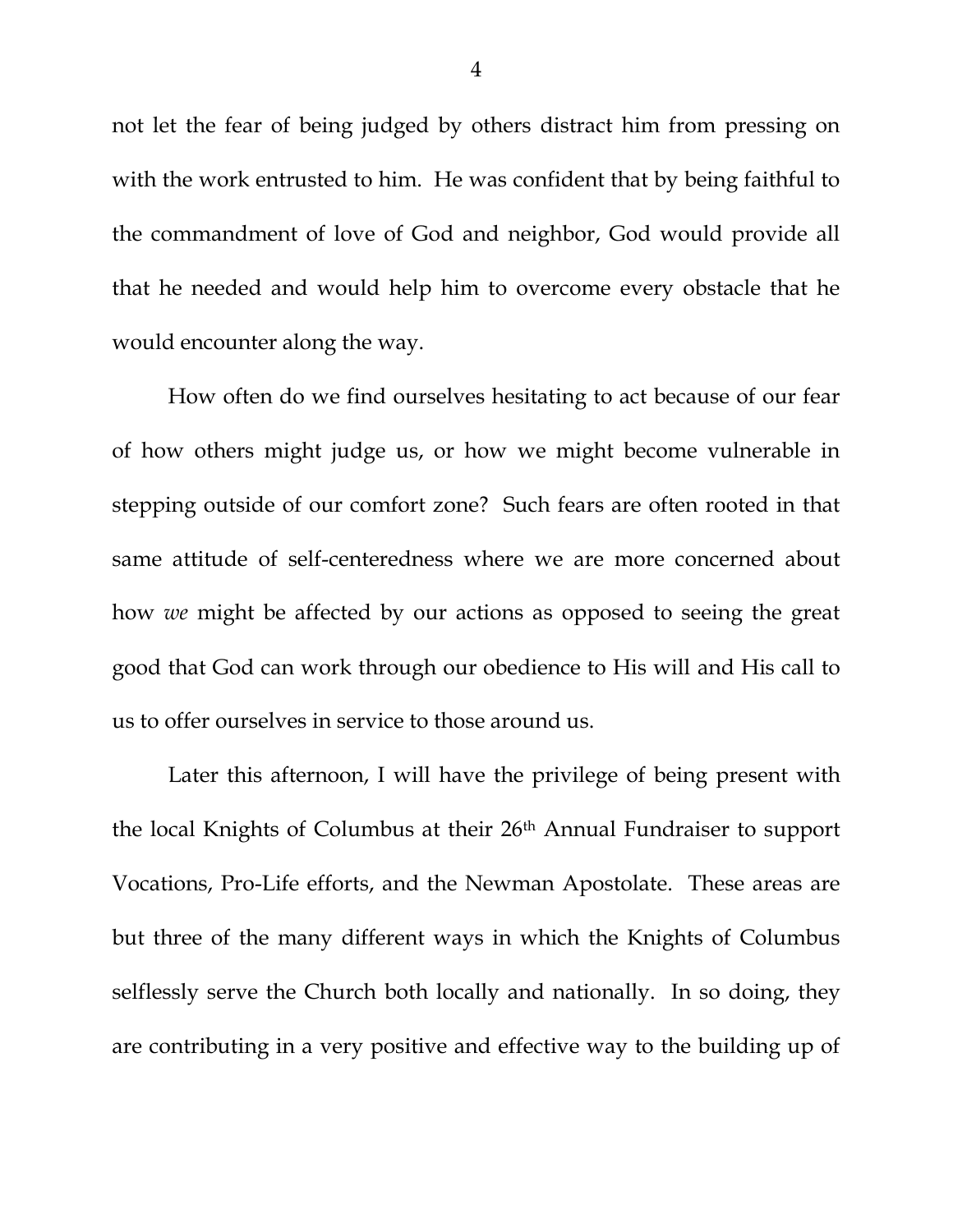the Kingdom of God by responding to areas of great importance to that task.

Their support of vocations helps to encourage men and women to dedicate themselves completely to the service of God and neighbor in the priesthood and religious life. By supporting Pro-Life initiatives, they are working to build a culture of life that respects the dignity of every human being from the moment of conception to the moment of natural death. Many of the injustices in our world stem from a lack of respect for the dignity of the human person, so their work in this area is indeed significant. Finally, their support of the Newman Apostolate aids Catholic campus ministry at secular universities, giving college students the needed moral and spiritual support as they prepare for their future. This grounding during such a formative time of their lives is critical for preparing them to live the rest of their lives according to the teachings of our Catholic faith in the midst of a world that is often opposed to it.

The hostess whom I mentioned at the beginning of my homily lamented the state of the world in which we live. Her distress was based mainly on what she had heard and seen in the news. Although we do not ignore these tragic stories, we know that there are also many examples of